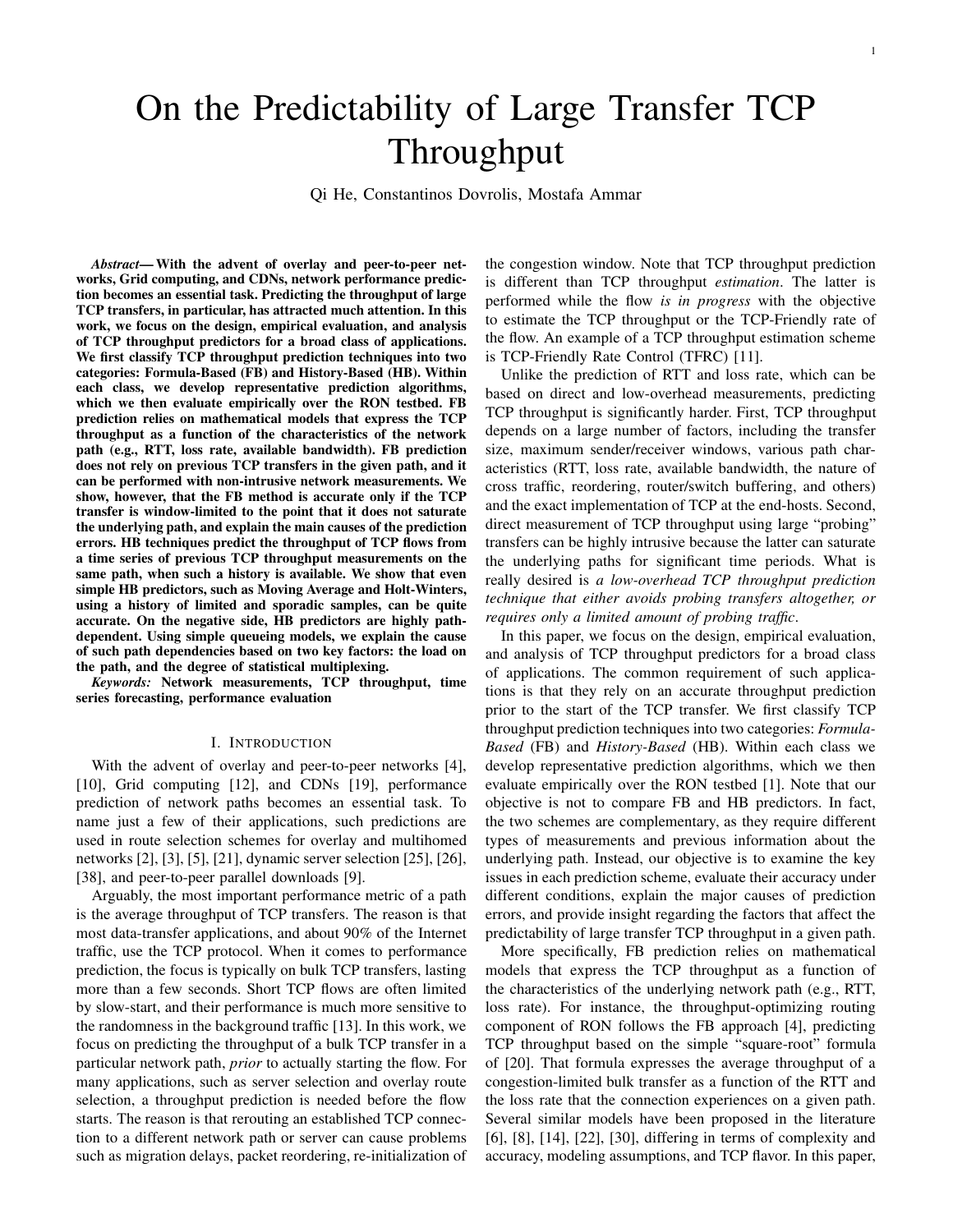we prefer to use the main result of [22], referred to as the *PFTK formula*, because it is both simple and quite accurate.

The main advantage of FB prediction is that it does not require any history of previous TCP transfers. In addition, FB prediction can be performed with relatively lightweight, nonintrusive network measurements of parameters such as RTT and loss rate. Unfortunately, however, our measurements show that FB schemes can lead to large prediction errors. The main reason is that throughput models require knowledge of the path characteristics *during* the TCP flow, whereas FB predictions measure the corresponding a priori characteristics *before* the flow starts. If the flow itself causes significant changes in those characteristics, the resulting prediction errors can be unacceptably large. Another reason is that the delays or losses that a TCP flow experiences are not necessarily the same as those observed by a periodic probing stream, such as *ping* [15]. On the positive side, we do observe that the prediction errors are much lower, and probably acceptable for most applications, if the TCP transfer is limited by the receiver's advertised window to the point that the transfer does not saturate its path.

On the other hand, HB approaches use standard time series forecasting techniques to predict TCP throughput based on a history of throughput measurements from previous TCP transfers on the same path. Obviously, HB prediction is applicable only when large TCP transfers are performed repeatedly on the same path. This is the case with several applications of TCP throughput prediction, including overlay network routing, parallel downloading and Grid computing.

Our measurements over the RON testbed show that even simple linear HB predictors, such as Moving Average and non-seasonal Holt-Winters, are quite accurate. Furthermore, in agreement with previous work on HB prediction [34], [39], we found no major differences among a few candidate HB predictors. We do find, however, that two simple heuristics can noticeably improve the accuracy of HB predictors. The first is to detect and ignore outliers, and the second is to detect level shifts and restart the HB predictors. We next show, perhaps surprisingly, that even with a short history of a few previous transfers performed sporadically in intervals up to 30-40 minutes, prediction errors are still fairly low. On the negative side, our measurements show that HB predictors are highly path-dependent, which begs for answers to the following two questions. What makes TCP throughput much more predictable on some paths than on others, and which are the fundamental factors that affect the throughput predictability on a path? Using simple queueing models, we focus on two factors that we believe are the most important: the load on the path, and the degree of statistical multiplexing. Specifically, we show that the prediction error increases with the load on the bottleneck link, and decreases with the number of competing flows under constant load. Consequently, paths that are heavily loaded with just a few big flows are expected to be most difficult to predict.

The structure of the paper is as follows. We summarize the related work in Section 2. In Section 3, we develop a representative FB predictor and highlight some important issues in that type of prediction. Section 4 presents measurement results for the accuracy of FB prediction. Section 5 introduces several existing HB predictors, and describes two simple techniques that can improve such predictors significantly. Section 6 presents measurement results for the accuracy of HB prediction. Section 7 focuses on two major factors that affect the throughput predictability: the load of the network path, and the degree of statistical multiplexing. We conclude in Section 8.

#### II. RELATED WORK

One motivation for some of the previous work on TCP throughput modeling has been to predict the throughput of a transfer as a function of the underlying network characteristics [11], [20], [22]. However, the accuracy of FB prediction depends on the accuracy with which these characteristics can be estimated or measured. Recently, Goyal et al. have shown that the end-to-end packet loss rate  $p$  on a path can be quite different from the "congestion event probability"  $p'$  required by the well-known PFTK model by Padhye et al. [22], and they have proposed a way to estimate  $p'$  from  $p$  [15]. Note that that work does not address the problem of estimating the required path characteristics during a flow from those observed prior to the flow.

HB TCP throughput prediction has been previously studied, mostly in the context of Grid computing [32], [34], [35], [36]. One operational system is the Network Weather Service (NWS) project [37]. In NWS, throughput prediction is based on small (64KB) TCP transfer probes with a limited socket buffer size (32KB). Vazhkudai et al. use bulk TCP transfers (1MB-1GB) and a large socket buffer (1MB), performed sporadically (1 minute-1 hour) [34]. They show that various linear predictors (including ARIMA models) perform similarly, and that the average prediction error on two paths ranges from 10% to 25%. Zhang et al. examine TCP throughput predictability based on a large set of paths and transfers [39]. Their TCP throughput measurements use 1MB transfers performed every minute, with 200KB socket buffers. Their main results are that 1) with several simple linear predictors, about 95% of the prediction errors are below 40%, and 2) predictions using a very long history (e.g., Moving Average with 128 samples) perform rather poorly. A study by Qiao et al. has shown that the predictability of network traffic is highly path dependent [24]. Also, mathematical models (such as MMPP) that have been previously used to analyze the predictability of aggregate network traffic [29] are not directly applicable to the predictability of TCP throughput.

Even though the previous work on HB prediction is substantial, it left three important open issues that we attempt to address with this work. First, it did not distinguish between congestion-limited and window-limited flows; typically, the latter have a small socket buffer at the receiver or sender compared to the path's bandwidth-delay product, and so they do not impose a heavy load on the network. Second, the previous work did not examine the effect of the TCP transfer frequency on the HB prediction accuracy; this frequency is a crucial parameter for HB prediction. Third, previous work has not investigated the underlying path characteristics that determine the predictability of TCP throughput. Instead, the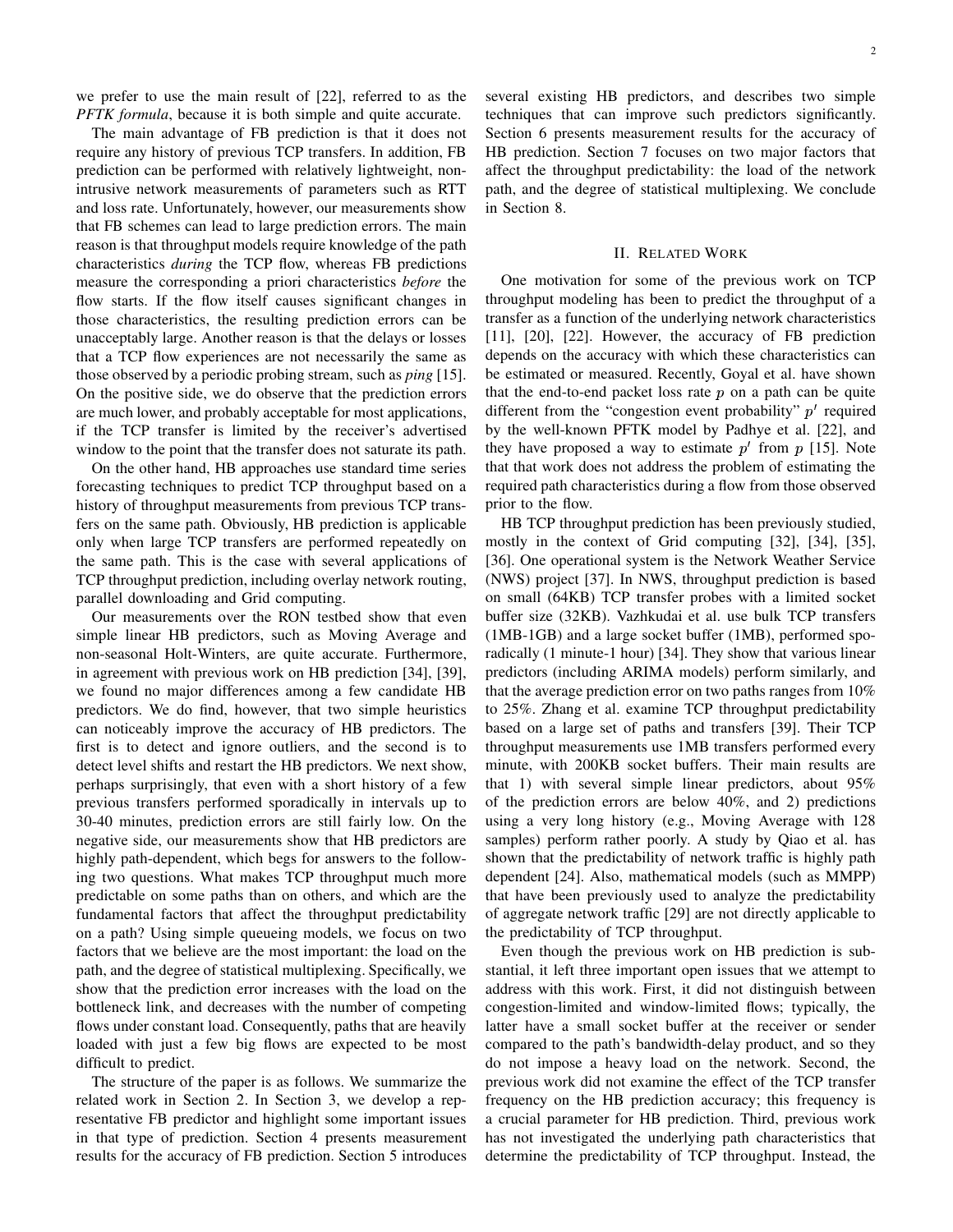underlying network path has been viewed as a "black box", and so it was not possible to relate its characteristics (such as load and degree of statistical multiplexing) to the resulting TCP throughput predictability.

# III. FORMULA-BASED PREDICTION

The central component of an FB predictor is a mathematical formula that expresses the average TCP throughput as a function of the underlying path characteristics. Probably the most well-known such model is the "square-root" formula of [20]:

$$
E[R] = \frac{M}{T\sqrt{\frac{2bp}{3}}}
$$
 (1)

where  $E[R]$  is the *expected TCP throughput* (as opposed to  $R$ which denotes the *actual or measured throughput* and R which  $\frac{\tan \theta}{\tan \theta}$ denotes the *predicted throughput*). In the previous formula,  $M$  is the flow's Maximum Segment Size,  $b$  is the number of TCP segments per new ACK, while  $T$  and  $p$  are the RTT and loss rate, respectively, as experienced by the TCP flow<sup>1</sup>. This model is fairly accurate for bulk TCP transfers in which packet losses are recovered with Fast-Retransmit. Analytical results such as (1) have been very useful in understanding the relation between TCP throughput and certain key path characteristics, such as loss rate and RTT.

Another motivation for the research that led to these TCP models was the ability to *predict* the throughput of a TCP flow given estimates of the relevant path characteristics [8], [15], [22]. In this section, we first present a more complete TCP throughput formula, as well as the corresponding FB predictor. Although several similar models exist in the literature (see [30] and the references therein), we emphasize that our remarks regarding the accuracy and limitations of FB prediction are not specific to the particular formula we use.

# *A. A formula-based TCP throughput predictor*

The TCP throughput formula that we use is the PFTK result of [22], which improves on the square-root formula especially in the presence of retransmission timeouts and/or a limited maximum window:

$$
E[R] = \min\left(\frac{M}{T\sqrt{\frac{2bp}{3}} + T_o \min(1, \sqrt{\frac{3bp}{8}})p(1+32p^2)}, \frac{W}{T}\right)
$$
(2)

where  $T<sub>o</sub>$  is the TCP retransmission timeout period, and W is  $T<sub>o</sub>$ , and it also h the maximum window size (limited by the socket buffer size at the sender or receiver). We emphasize that  $p$  and  $T$ , in the In previous equation, are the average loss rate and RTT that the *target flow* (i.e., the TCP flow whose throughput we try to predict) experiences. Notice that the loss rate  $p$  may be zero, in which case the flow is *lossless* and  $E[R]$  is given by the term  $W/T$ .

Suppose now that we want to apply (2) to TCP throughput prediction. The main problem is that we do not know, when predicting, the loss rate and RTT that the flow will experience during its lifetime. The obvious approach, which has been previously followed in practice (e.g., in overlay routing [4]), is to measure the loss rate and RTT *before* the transfer with a utility such as  $ping$ , and then apply those estimates of  $p$  and T in (2). Suppose that  $\hat{p}$  and T are the loss rate and RTT estimates based on measurements prior to the flow. Then, if  $\hat{p} \approx p$  and  $T \approx T$ , the prediction accuracy will be only limited by the accuracy of these approximations and the accuracy of the mathematical model that was used to derive (2). We can expect that  $\hat{p} \approx p$  and  $T \approx T$  when the TCP flow imposes a minor load on the path's bottleneck, and so it does not affect significantly the RTT and loss rate of the path.

A limitation of the previous approach is that it does not apply to *lossless paths*, i.e., when  $\hat{p}=0$ . In that case,  $W/T$ can be totally unrelated to the realized throughput, especially if  $W$  is much larger than the bandwidth-delay product of the underlying path. One approach to deal with lossless paths is to predict the TCP throughput based on the *available bandwidth* A of the path prior to the TCP flow, when  $A \lt W/T$ . The available bandwidth is the non-utilized part of the bottleneck link's capacity, and it can be measured non-intrusively with end-to-end probing techniques [16], [18], [27], [31]. Although the available bandwidth and TCP throughput are not expected to be exactly equal,  $A$  can be used as a first-order approximation of  $R$  when the flow is not limited by its maximum window size W [16]. On the other hand, if  $W/T < A$ , the flow cannot obtain all the available bandwidth due to its limited maximum window, so  $W/T$  is a more reasonable predictor; we refer to such flows as *window-limited*.

To summarize, the FB predictor that we consider in the rest of this paper is given by the following equation:

$$
\hat{R} = \begin{cases} \min\left(\frac{M}{\hat{T}\sqrt{\frac{2bp}{3}} + \hat{T}_o \min(1, \sqrt{\frac{3bp}{8}})\hat{p}(1+32\hat{p}^2)}, \frac{W}{\hat{T}}\right) & \text{if } \hat{p} > 0\\ \min\left(\frac{W}{\hat{T}}, \hat{A}\right) & \text{if } \hat{p} = 0\\ 0 & (3) \end{cases}
$$

where  $R$  is the predicted throughput, while  $T$ ,  $\hat{p}$ , and  $A$ , are the measured RTT, loss rate, and available bandwidth prior to the TCP flow. We estimate the retransmission timeout period as

$$
\hat{T}_o = \max(\text{1sec}, \text{2SRTT})\tag{4}
$$

where SRTT is set to the measured RTT T prior to the target flow. Note the differences between (2) and (3): the latter relies on the estimates T,  $\hat{p}$ ,  $T_o$ , rather than on the actual values T, p,  $T<sub>o</sub>$ , and it also has a component that depends on the available bandwidth estimate  $A$ .

> In the following, we explain three important limitations of the above predictor using basic insight and simple *ns2* simulation scenarios.

# *B. Effect of the extra load due to the target flow*

Basic queueing theory tells us that an increase in the utilization of a queue (with non-periodic arrivals) increases the average queueing delay. Similarly, in a queue with a limited buffer, an increase in the utilization can cause a higher loss probability. The increase in the queueing delays and/or

<sup>&</sup>lt;sup>1</sup>The main mathematical symbols we use are summarized in the Appendix at the end of the paper.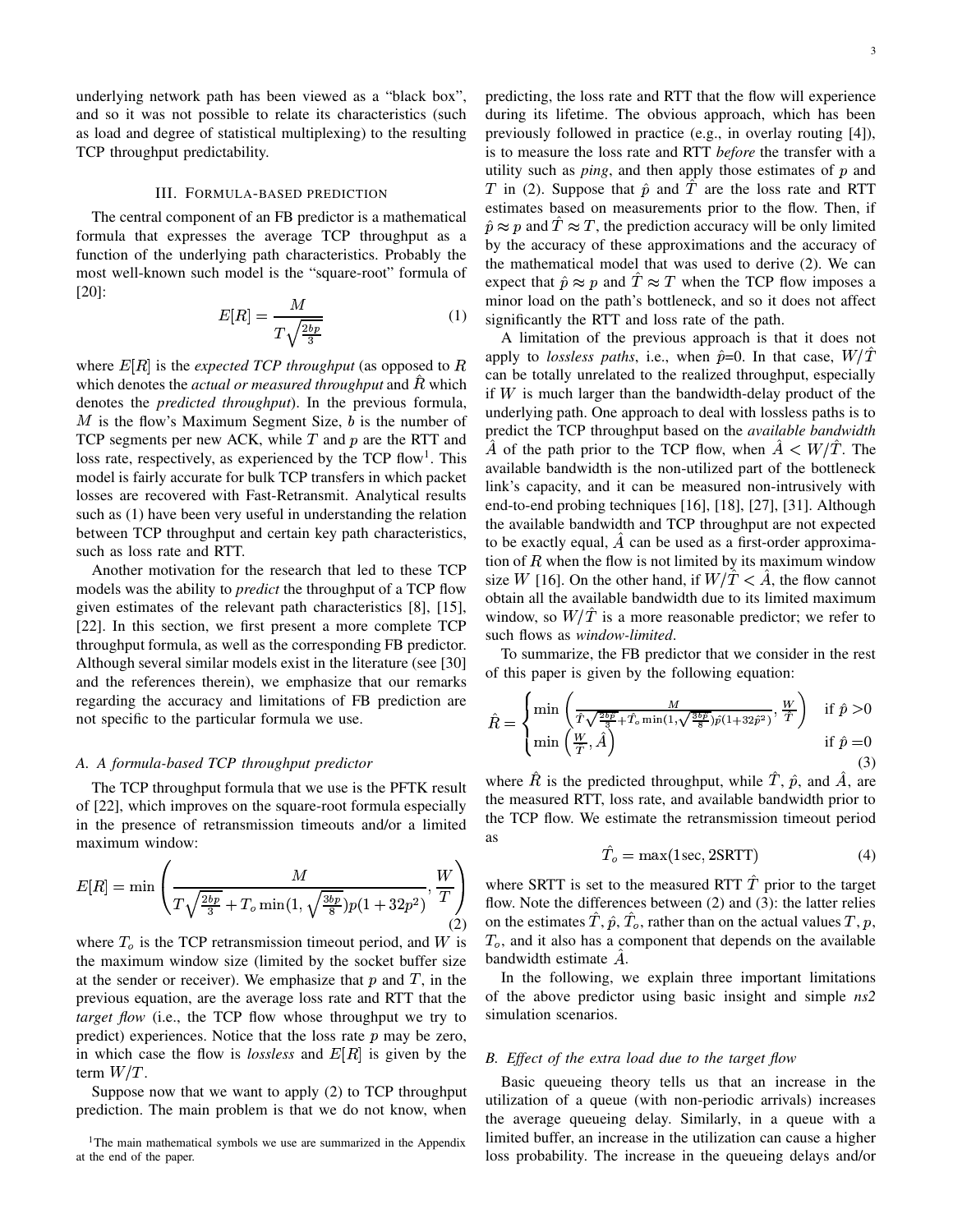the loss probability tends to be more significant when the utilization becomes significantly higher, or when the utilization was already high even before the additional load.

These basic facts can cause major errors in FB prediction. The reason is that the RTT  $T$  measured prior to the target flow will not reflect the queueing delay during that transfer. So,  $T$  can be lower than the RTT  $T$  that the target flow experiences. Similarly for the loss rate, it can be that  $\hat{p} < p$ . The net result of either effect is that the FB predictor can overestimate the TCP throughput, especially when the target flow increases the utilization of the bottleneck significantly or when the latter is already very high. Note that the experimental validation of the PFTK result, reported in [22], was based on the "posthumous" estimation of  $p$  and  $T$ , i.e., from *tcpdump* packet traces collected at the sender/receiver while the target flow was in progress. Of course the same approach is not possible in the prediction context.

|            |        |                      |                |                 |      |      | that   |
|------------|--------|----------------------|----------------|-----------------|------|------|--------|
| Simulation | (Mbps) | $(\text{pkts})$<br>В | $\hat{T}$ (ms) | Т<br>(ms)       | R    | R    |        |
|            | 20     | 200                  | 16.7           | 23.4            | 13.3 | 9.2  | event  |
|            | 50     | 200                  | 20.1           | 20.1            | 10.6 | 10.6 | uncor  |
|            |        | (A)                  |                |                 |      |      | flow,  |
| Simulation | (Mbps) | (pkts)<br>В          | $\hat{p}$ (%)  | $\tilde{p}$ (%) | R    | R    | betwe  |
|            | 10     | 50                   | 0.14           | 0.46            | 9.2  | 4.6  | points |
| 2          | 100    | 300                  | 0.2            | 0.22            | 6.2  | 6.1  |        |
|            |        | (B)                  |                |                 |      |      | Tal    |

TABLE I (A) INCREASED RTT (B) INCREASED LOSS RATE.

We use simple  $ns2$  simulations to demonstrate how such prediction errors could take place. The simulations use a simple dumbbell topology with the bottleneck link (capacity  $C$ , buffer space  $B$ ) in the center, and the TCP flows (both the cross traffic and the target flow) traversing that link. Table I- (A) gives an example of the discrepancy between the path's RTT  $T$  prior to the target flow and the RTT  $T$  during the target flow. The target flow as well as a single cross traffic TCP flow are window-limited  $(W=30KB)$  so that the bottleneck does not experience any packet losses  $(p=0)$ . Note that the capacity  $C$  in Simulation-1 is lower than in Simulation-2, causing a higher utilization in the former. Specifically, the utilization in Simulation-1 increases from 72% to 98.5% after the target flow starts; the corresponding utilization increase in Simulation-2 is from 24% to 48%. As a result,  $T$  is significantly different than  $T$  in Simulation-1, causing a substantial prediction error. The prediction is very accurate, on the other hand, in Simulation-2 because the utilization remained relatively low even after the target flow started.

Similarly, Table I-(B) exemplifies the discrepancy between the loss rate during the target flow  $\tilde{p}$  and the loss rate prior to the target flow  $\hat{p}$ . The cross traffic is a single TCP flow in Simulation-1, and 15 TCP flows in Simulation-2. None of the flows, including the target flow, are window-limited. Here, we see a large loss rate increase in Simulation-1 after the target flow starts. The loss rate increase is much smaller in Simulation-2 because the buffer size  $B$  is significantly larger in that case. As a result, the prediction error is substantial in Simulation-1 but minor in Simulation-2.

# *C. Errors due to the TCP sampling behavior*

Even when the target flow does not affect significantly the path's RTT and loss rate, it is still hard to estimate the RTT and loss rate that the TCP target flow experiences. TCP reduces its packet transmission rate when it experiences losses, which means that it tends to "sample" the RTT and packet loss processes less frequently when the path is congested. This is a very different sampling behavior than that of a utility such as ping, which typically sends periodic probing packets. Also, TCP tends to send bursts of data packets when self-clocking fails (e.g., due to ACK compression), which also leads to a different sampling behavior than periodic probing.

 $\left( % \right)$  |  $\hat{R}$  |  $\hat{R}$  | between these two parameters was one of the main focus To make things more complex, a mathematical model for the TCP throughput may be based on certain assumptions that affect the interpretation of parameters such as  $T$  or  $p$ . For instance, the PFTK model assumes that  $T$  is constant, and that when a packet is dropped all the remaining packets in that "flight" are also dropped (referred to as a "congestion event"). As a result, the parameter  $p$  in (2) should not be the unconditional loss probability among all packets of the target flow, but the congestion event probability. The discrepancy points in [15].

> Table II shows three different "loss rates", all obtained from the same simulation as in Table I-(B). In this Table,  $\tilde{p}$  is a pingbased estimate of the loss rate measured with periodic probing packets (40 bytes every 100ms) during the target flow,  $p$  is the (unconditional) loss rate that the target flow experienced, and  $p'$  is the congestion event probability estimated from a detailed analysis of the  $ns2$  packet trace. Notice the striking difference, more than an order of magnitude, between  $\tilde{p}$  and the other two metrics. Ping estimates a larger loss rate, due to its nonadaptive sampling behavior that we mentioned earlier. The difference between  $p$  and  $p'$  is also noticeable, although not major. Unfortunately, it is not known how to measure  $p'$  or  $p$ *prior* to the start of the target flow. For this reason, existing FB prediction schemes use ping-based loss rate estimates, which are also much simpler to obtain.

| Simulation |      | η      |     |
|------------|------|--------|-----|
|            | 0.04 | 0.0046 | ነንՋ |
|            | 0.03 | 0022   |     |

TABLE II DIFFERENT LOSS RATE ESTIMATES DURING A TCP FLOW.

# *D. Errors due to the difference between available bandwidth and TCP throughput*

As previously mentioned, when  $\hat{p}=0$  and  $A \langle W/T, w$ e predict the throughput of the target flow based on the path's available bandwidth  $A$  prior to that flow. These two metrics, however, can be significantly different in certain cases [18].

First, whether a TCP flow can saturate the available bandwidth of a path depends on the buffer space  $B$  at the bottleneck. If  $B$  is not sufficiently large, packet losses can cause significant underutilization and the resulting TCP throughput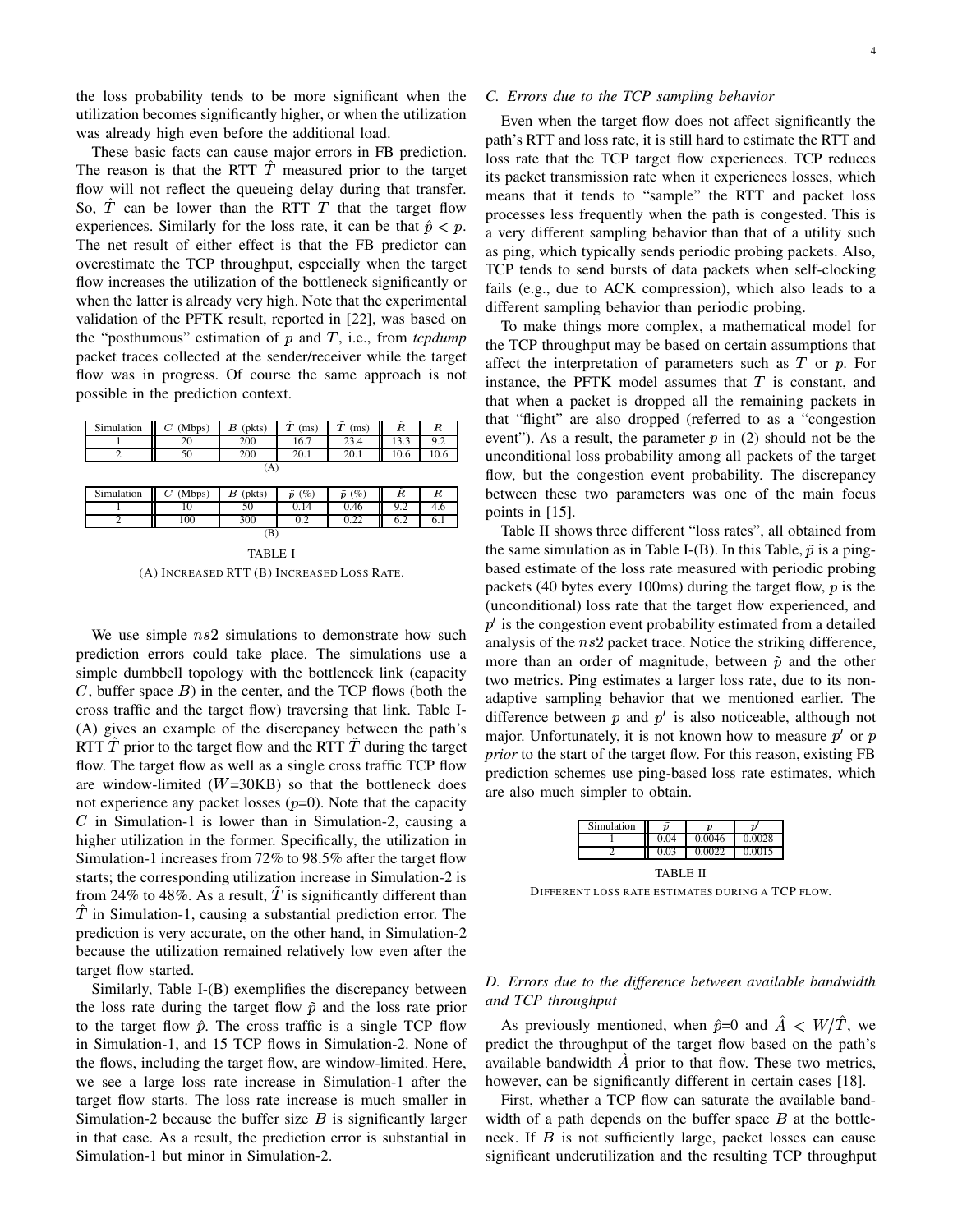can be lower than A. Second, if the competing cross traffic at the bottleneck is made of elastic flows (e.g., persistent TCP flows), the target flow can capture more than  $A$ , by receiving some of the bandwidth previously occupied by cross traffic flows. The actual difference between available bandwidth and TCP throughput in that case depends on the number and the RTTs of the competing TCP flows.

Consequently, the available bandwidth  $A$  prior to the target flow can cause either overestimation or underestimation of the flow's throughput, depending on the amount of buffering and the "elasticity" of the cross traffic in the path. Given that it is hard to infer network buffering and cross traffic elasticity in practice, it is unclear whether we can design a better FB predictor than  $A$  in the case of lossless paths.

## IV. FB PREDICTION ACCURACY

The previous section argued that FB prediction can be inaccurate under certain network conditions. In this section, we show measurement results from several Internet paths that quantify the inaccuracy of FB prediction, and further analyze these prediction errors. First, we describe the measurement methodology and the dataset we use throughout this paper.

# *A. Overview of measurement methodology*

Our measurements were collected on 35 Internet paths that interconnect nodes of the RON testbed  $[1]^2$ . The RON nodes that we used are located mostly in US universities, but there are also two nodes in Europe and one in Korea. Out of the 35 paths, five are transatlantic paths, one between Korea and New York-NY, and the rest within the US. Most paths can deliver at least 10Mbps, but seven of the paths had a DSL or T-1 bottleneck.

We collected seven measurement "traces" on each path, with a total of 245 traces across all paths. Each trace consists of 150 back-to-back measurement "epochs". An epoch starts with an available bandwidth measurement using pathload, followed by a 60-sec measurement of  $\hat{p}$  and  $\hat{T}$  using a homespun ping utility that generates a 41-byte probing packet every 100ms, followed by a 50-sec TCP transfer (target flow) generated by IPerf [17] (see Figure 1). RTT and loss rate estimates are also measured during the TCP transfer. A 50-second transfer on these paths is long enough to ensure that the flow spends a negligible fraction of its lifetime in the initial slow-start. A total of 36750 TCP transfers (in the same number of epochs) were performed. The duration of each epoch (and also the time interval between successive TCP transfers) was about 2- 3 minutes, while the duration of each trace was about 6 hours. The measurements were collected during a week in May 2004.

IPerf allows us to directly control the maximum TCP window size  $W$  by limiting the receiver socket buffer size. Unless otherwise noted, we used  $W=1MB$ , which is large enough to saturate all the paths we experimented with and cause congestion. To examine the effect of  $W$ , we also performed the same measurements with  $W=20KB$ , which, as will be shown

<sup>2</sup>We prefer RON instead of PlanetLab, because the latter is often too heavily loaded for accurate network measurement.



Fig. 1. A measurement epoch. 150 such epochs were recorded during each trace, with 7 traces collected per path.

later, limits the transfer to only a fraction of the available bandwidth on most paths.

Each epoch provides the following measurements: the pretransfer estimates  $\hat{p}$ , T, A, the actual TCP throughput R, and the estimates of the loss rate  $\tilde{p}$  and RTT T *during* the transfer. The first three estimates are used in (3) to predict the TCP throughput  $R$ , which is then compared with the actual throughput R. We collected  $\tilde{p}$  and T in order to evaluate how the corresponding metrics change due to the target flow, and also to quantify the prediction error if it was possible to estimate  $\tilde{p}$  and T before the target flow.

We define the *relative prediction error*  $E$  of an individual measurement epoch as

$$
E = \frac{\hat{R} - R}{\min(\hat{R}, R)}\tag{5}
$$

Notice that the denominator  $min(R, R)$  gives E the property that overestimation or underestimation by the same factor  $w >$ 1, i.e.,  $R= wR$  for the former and  $R=R/w$  for the latter, yields the same relative error  $w - 1$  (in absolute value).

To report a single figure for  $n$  measurements in a time series (specifically, for all the 150 epochs of a trace), we use the *Root Mean Square Relative Error (RMSRE)* statistic, defined as

$$
RMSRE = \sqrt{\frac{1}{n} \sum_{i=1}^{n} E_i^2}
$$
 (6)

where  $E_i$  is the relative error of measurement *i*.

*B. Results*



Fig. 2. CDF of E for all predictions, for predictions in lossy paths, and for predictions in lossless paths.

**Prediction error in lossy and lossless paths:** Figure 2 shows the CDF of  $E$  for all measurements, across all traces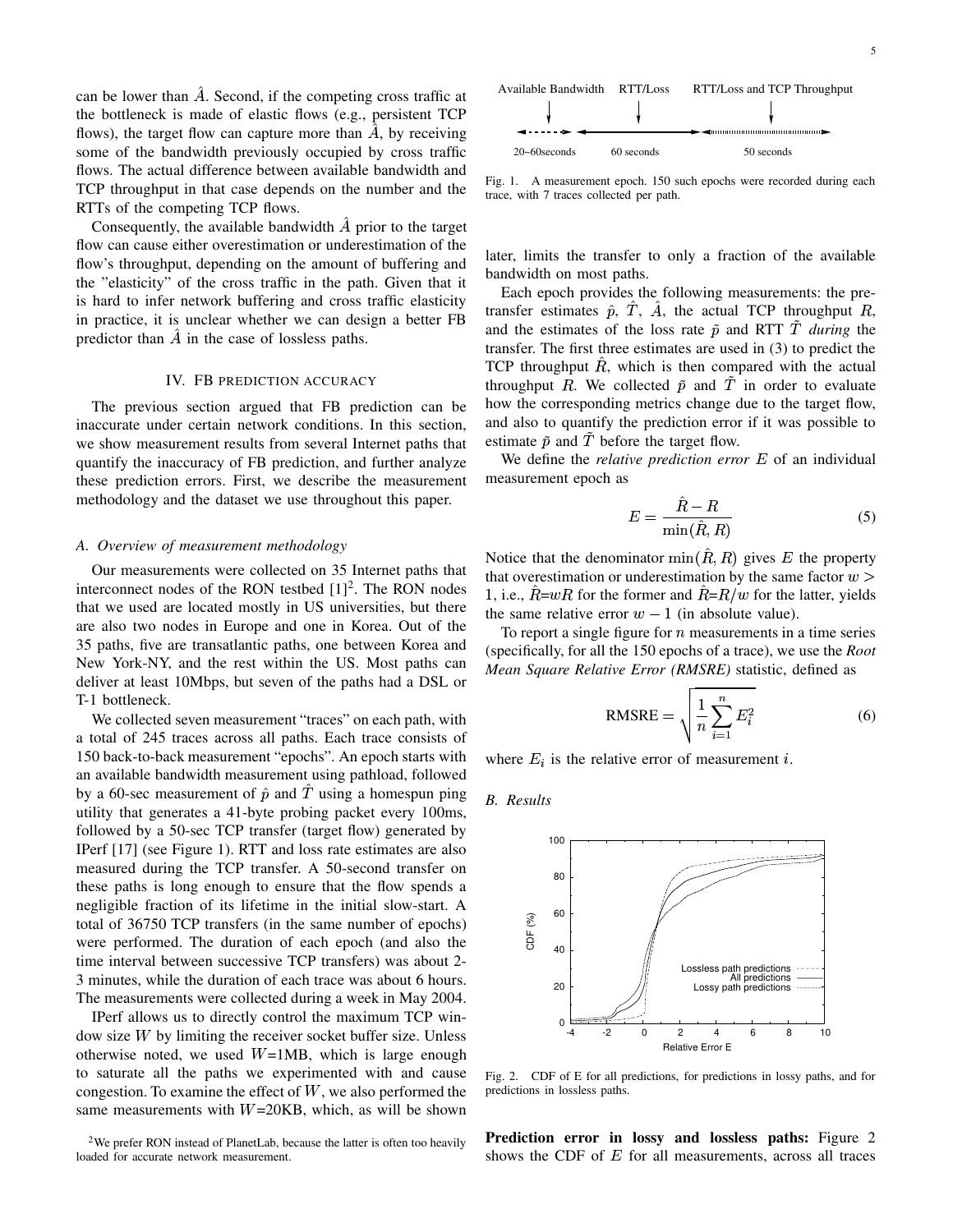and paths. It also shows separately the CDFs of  $E$  for the inver subset of lossy path predictions (based on the PFTK model) and for the subset of lossless path predictions (based on the available bandwidth estimate  $\hat{A}$ )<sup>3</sup>. Let us first focus on the "all predictions" curve. Notice that *for roughly 40% of all measurements, the prediction is an overestimation by more than a factor of two* ( $E \geq 1$ ). In fact, the overestimation errors are larger than an order of magnitude ( $E \geq 9$ ) for almost 10% of the measurements. The underestimation errors are much less dramatic and common, with only 10% of the measurements suffering from an underestimation by more than a factor of two  $(E < -1)$ .

In the case of lossless paths, underestimation errors occur very rarely, while the overestimation errors are considerably lower and less common than in lossy paths. The reason is that in lossless paths, our FB predictor does not rely on the erroneous RTT and loss rate estimates prior to the target flow. The remaining errors can be attributed to the differences between TCP throughput and available bandwidth, discussed in  $\S$  III-D. The fact that, in lossless paths, overestimation is the only major type of prediction error implies that either pathload overestimates the path's available bandwidth, or that TCP cannot saturate the available bandwidth in its path due to random losses or insufficient buffering at the bottleneck link.



Fig. 3. CDF of RTT and loss rate increase due to target flow.

**RTT and loss rate increases due to target flow:** Returning to the case of lossy paths, the fact that overestimation is much more dramatic than underestimation illustrates the dominance of the issue discussed in  $\S$  III-B, namely  $T < T$  and  $\hat{p} < p$ . Figure 3 shows the distributions of the increases in RTT and in loss rate after the start of the target flow. The increases were measured as  $T - T$  and  $\tilde{p} - \hat{p}$  respectively (recall that T and  $\tilde{p}$  are estimates of T and p during the target flow). Notice that in about 50% of the measurements, the RTT did not increase significantly. In 40% of the measurements, however, the target flow caused an RTT increase between 5ms and 60ms. In 10% of the measurements the RTT increase was higher than 100ms, probably due to congested low-capacity links (DSL or T-1). The loss rate, on the other hand, increased by 0.1% to 2% in almost all measurements. Even though this loss rate increase may appear small in magnitude, recall that TCP throughput is

inversely proportional to the square-root of the loss rate (see (1)). For example, an increase of the loss rate from 0.1% to 1% can cause a throughput overestimation by a factor of about 3.2.



Fig. 4. Prediction errors using T and  $\tilde{p}$  (RTT and loss-rate during the target flow) and using T and  $\hat{p}$  (RTT and loss-rate prior to the target flow).

**Errors due to periodic RTT and loss rate sampling:** An interesting hypothetical question is the following: *how accurate would FB prediction be, if we had the estimates of the path's RTT T and of the loss rate*  $\tilde{p}$  *during the target flow?* In theory, it may be possible to estimate T and  $\tilde{p}$ , given  $T$  and  $\hat{p}$ , based on a model that captures the impact of the target flow on the queue of the bottleneck link. Figure 4 shows the CDF of the FB prediction error when we feed in (3) the ping-based RTT T and loss-rate  $\tilde{p}$  during the target flow. The CDF refers only to lossy paths. Note that using  $\tilde{T}$ and  $\tilde{p}$  makes the relative error significantly lower than using  $T$ and  $\hat{p}$  (-3 < E < 3 for about 80% of the predictions). Also, overestimation and underestimation become equally likely (the CDF of  $E$  is practically symmetric). Despite the benefits of knowing  $T$  and  $\tilde{p}$ , the prediction errors are still significant: more than half of the prediction errors are still larger than a factor of two. These prediction errors can be attributed to the fact that TCP samples the RTT and loss rate processes in an adaptive way, rather than periodically. In terms of our notation, the remaining prediction errors are due to the differences between T and T, and between  $\tilde{p}$  and p.



Fig. 5. Variation of the prediction error across different paths.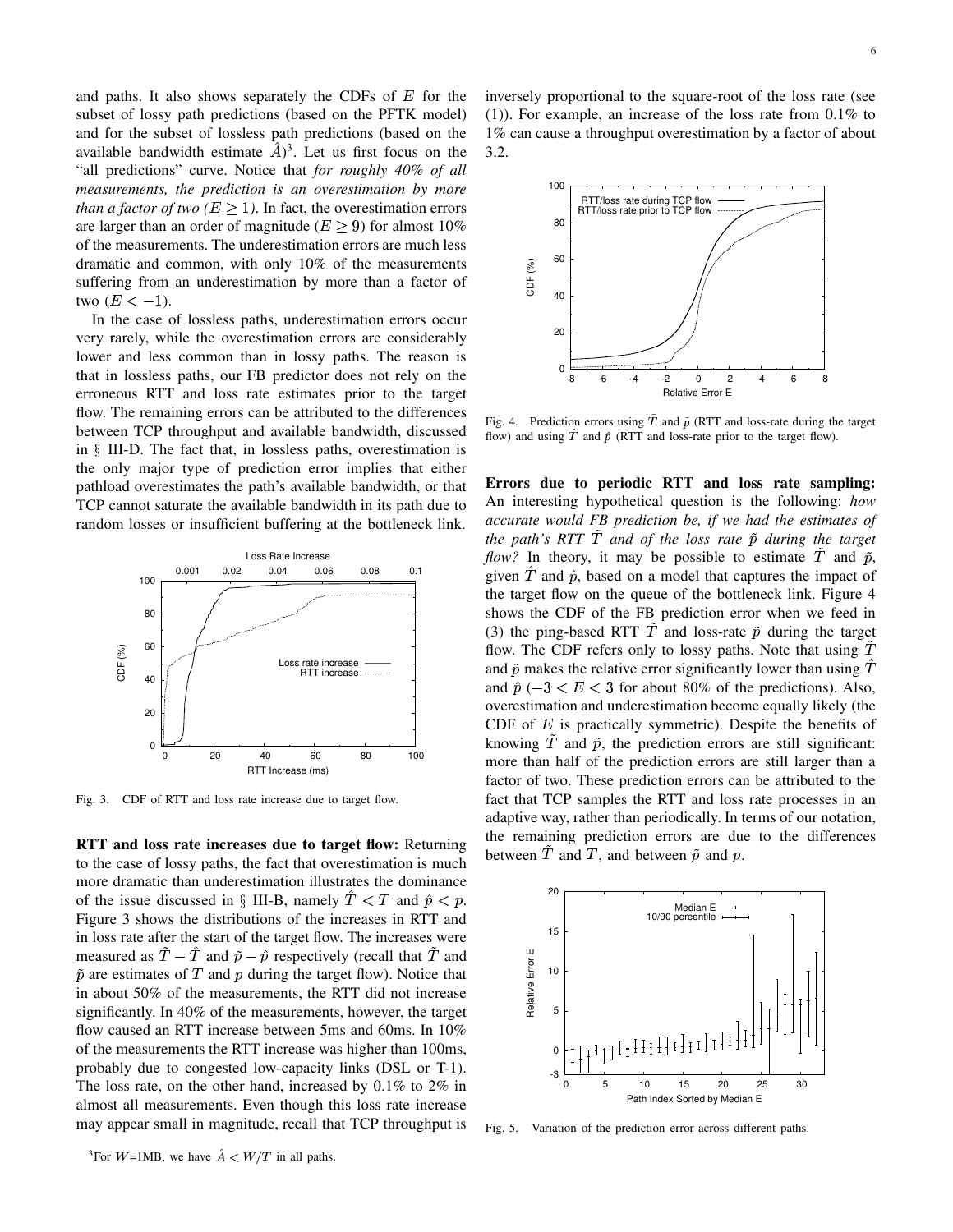

Fig. 6. CDF of per-trace RMSRE.

**Variation of prediction error across different paths and traces:** Figure 5 shows the median, as well as the 10/90 th percentiles, of the relative prediction error on a per path basis (recall that we have  $7 \times 150$  measurements from each path). There are three paths that we did not include in this graph because they have excessive prediction errors. With the exception of 4-5 paths that mostly give small underestimation errors, most paths give only overestimation errors. Another interesting point is that *different paths exhibit widely different predictability*. About 10 out of the 35 paths have much larger ranges of prediction error than the rest, extending up to  $E=10$  LCP uno or larger. This implies that, not only is it hard to predict TCP throughput with an FB method, but also it is hard to bound the prediction error that should be anticipated. We will return to the reasons behind this large variation of the prediction error across different paths in  $\S$  VII.

Figure 6 shows the distribution of the per-trace RMSRE. Recall that we calculate a single RMSRE value for each trace (with 150 successive epochs per trace). The important observation here is that about 70% of the traces have an RMSRE that is larger than 1.0. This is a rather disappointing accuracy for a predictor, as it implies that in most cases, the prediction error will be more than a factor of two.



Fig. 7. Prediction accuracy for window-limited vs. congestion-limited flows.

**Predictability of window-limited flows:** Another interesting question is whether the FB predictor would be more accurate for window-limited flows (i.e.,  $W/T < A$ ), given that those

flows do not attempt to saturate the network path. To answer this question, we extended each epoch with another IPerf TCP transfer with  $W=20KB$ , and performed one experiment on each path. We verified that this transfer was window-limited on 18 of the 35 paths, and the ratio  $W/(TA)$  varied between 0.02 to 0.81. Figure 7 compares the RMSRE between the transfers with a large maximum window  $(W=1MB)$  and a small maximum window  $(W=20KB)$ . Note the log-scale of the Y-axis. In all paths, the prediction error of window-limited flows was lower, often by a large factor. In particular, 14 out of the 18 paths have an RMSRE that is less than 1.0 for windowlimited flows. We anticipate that for many applications a TCP throughput prediction that is accurate within a factor of two would be adequate. For such applications, an FB predictor may be appropriate as long as the transfer does not attempt to saturate the underlying available bandwidth.

# *C. Summary*

The results of this section showed that FB prediction can be inaccurate, mostly in lossy paths and when the target flow saturates the underlying path. The major cause of prediction errors is that the RTT and/or loss rate before the transfer are significantly different than while the transfer is in progress. We note again that this cause of prediction errors is not specific to the PFTK formula. This implies that it is unlikely that other TCP throughput models would have produced more accurate FB predictions. Other important causes of prediction errors are the difference between periodic and TCP sampling of the RTT and loss rate processes, and the difference between TCP throughput and available bandwidth.

Our results also suggest that more sophisticated techniques that estimate the RTT and loss rate to be experienced by the target flow can significantly improve FB prediction. Such techniques, however, should take into account the load that will be exerted by the target flow, and the impact of that load on the queueing delays and losses in the path. More information about the underlying path, such as the capacity, available bandwidth, buffer size, number of competing flows, etc, may help achieving this goal.

# V. HISTORY-BASED PREDICTION

A fundamentally different approach to predicting the throughput of a large TCP transfer is to use throughput measurements of previous transfers in the same path. This *History-Based* (HB) prediction method is similar to traditional time series forecasting, where past samples of an unknown random process are used to predict the value of the process in the future. The HB approach is possible in applications where large TCP transfers are performed repeatedly over the same path.

In this section, we first introduce three families of simple linear predictors (Moving Average, Exponential Weighted Moving Average, and non-seasonal Holt-Winters). We do not examine more complex linear predictors such as ARMA or ARIMA because the selections of both their order and of their linear coefficients require a large number of past measurements [7]; instead, we expect that applications will have to perform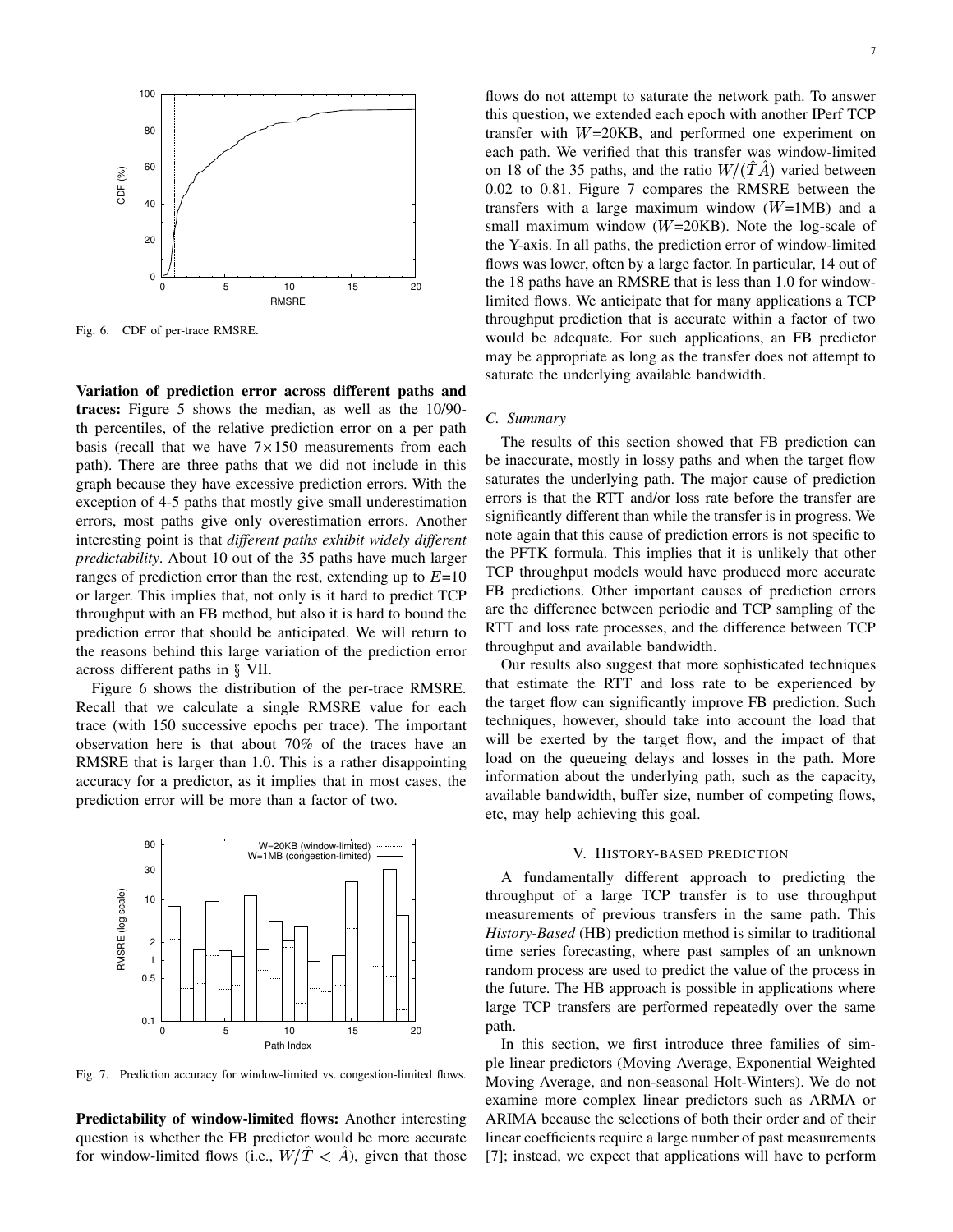TCP throughput HB prediction based on a limited number of past transfers (say 10-20). We then show that two distinct time series "pathologies", namely *outliers* and *level shifts*, can have a major impact on the prediction error, and propose simple heuristics that can deal with these pathologies effectively.

# *A. Linear Predictors*

 *Moving Average (MA).* Given a time series *X*, the one-step n-order MA (*n-MA*) predictor is

$$
\hat{X}_{i+1} = \frac{1}{n} \sum_{k=i-n+1}^{i} X_k
$$
 and  
pass

where  $\hat{X}_i$  is the predicted value and  $X_i$  is the actual (observed) value at time  $i$ . If  $n$  is too small, the predictor cannot smooth out the noise in the underlying measurements. On the other hand, if  $n$  is too large the predictor cannot aptly adapt to non-stationarities (e.g., level shifts due to load variations or routing changes).

 *Exponentially Weighted Moving Average (EWMA).* The one-step EWMA predictor is

$$
\hat{X}_{i+1} = \alpha X_i + (1 - \alpha) \hat{X}_i
$$

where  $\alpha$  is the weight of the last measurement  $(0<\alpha)$  level since  $\alpha$  <1). Similar to the MA predictor, a higher  $\alpha$  cannot smooth out the measurement noise, while a lower  $\alpha$  is  $\lambda^{k}$ . slow in adapting to changes in the underlying time series.

 *Holt-Winters (HW).* The non-seasonal Holt-Winters predictor is a variation of EWMA that attempts to capture the *trend* in the underlying time series, if such a trend exists<sup>4</sup>. This predictor is more appropriate than EWMA for nonstationary processes, especially if the latter exhibit a linear trend. A non-seasonal HW predictor maintains a linear trend. A non-seasonal HW predictor maintains a separate smoothing component  $\hat{X}^s_i$  and a trend composeparate smoothing component  $X_i^s$  and a trend component  $\hat{X}_i^t$ , and it depends on two parameters  $\alpha$  and  $\beta$ , both in  $(0, 1)$ . Specifically, the predicted value at time *i* is

$$
\hat{X}_i^f = \hat{X}_i^s + \hat{X}_i^t,
$$

where

$$
\hat{X}_{i+1}^s = \alpha X_i + (1 - \alpha) \hat{X}_i^f,
$$
  

$$
\hat{X}_{i+1}^t = \beta (\hat{X}_i^s - \hat{X}_{i-1}^s) + (1 - \beta) \hat{X}_{i-1}^t.
$$

The initial values of  $X^s$  and  $X^t$  are  $X_0$  and  $X_1 - X_0$ , LSO respectively, assuming that the time series starts at  $i=0$ .

# *B. Detection of Level Shifts and Outliers*

While experimenting with various predictors, we found out that the largest prediction errors are often caused by level shifts and outliers in the observed time series. Furthermore, if we manage to somehow avoid these two characteristics in the throughput time series, then the exact choice of the predictor, or of its parameters, does not make a significant difference.

A level shift is a type of non-stationarity, and it causes a significant and typically sudden change in the mean of the observed time series. An outlier is a measurement that is significantly different, beyond the typical level of statistical variations, relative to nearby measurements. Both outliers and level shifts have been studied extensively in the theory of forecasting [28]. In Figures 8(a), 8(b) and 8(c) we show examples of traces that exhibit both outliers and level shifts, observed in our TCP throughput measurements. One way to deal with level shifts, after they are detected, is to restart the predictor, ignoring all previous history. Outliers, on the other hand, can be just ignored.

We next describe simple heuristics to detect level shifts and outliers. Suppose that  $\{X_1, \ldots X_n\}$  is the sequence of past measurements, ignoring outliers, where  $X_1$  is the first measurement ofter the last detected layel chift. We determine past measurements, ignoring outliers, where  $X_1$  is the first measurement after the last detected level shift. We determine that the measurement  $X_k$  is an increasing (decreasing) level shift if it satisfies the following three conditions:<br>
(1) The measurements  $\begin{bmatrix} X & Y \\ Y & Y \end{bmatrix}$  are all loss

- 1) The measurements  $\{X_1, \dots X_{k-1}\}$  are all lower (higher) than the measurements  $\{X_k, \dots, X_n\}$ ,<br>The median of  $\{X_{k+1}, \dots, X_n\}$  is lower (higher)
- . . . . . . . . . . than the measurements  $\{X_k, \dots, X_n\}$ ,<br>
2) The median of  $\{X_1, \dots, X_{k-1}\}$  is lower (higher) than<br>
the median of  $\{X_1, \dots, X_k\}$ , by more than a relative the median of  $\{X_k,...X_n\}$  by more than a relative difference  $\chi$ , and
- 3)  $k + 2 < n$ .

The last condition aims to avoid misinterpreting an outlier as a level shift. Upon the detection of a level shift, we ignore all measurements prior to  $X_k$  and restart the predictor from  $X_k$ . On the other hand, a measurement  $X_k$  (with  $k < n$ ) is considered an outlier if it differs from the median of the measurements in  $\{X_1, ... X_n\}$  by more than a relative difference of  $\psi$ . Outliers are discarded from the history of previous measurements.

Figures 8(d), 8(e) and 8(f) show the RMSRE for the three sample traces with five different predictors: MA, MA-LSO, EWMA, HW, and HW-LSO. The *LSO* acronym is used when we use the previous heuristics for the detection of Level Shifts and Outliers. For the MA and MA-LSO predictors, we show results for four different values of  $n$  (see the figure's legend). For the EWMA and HW predictors, we show results for three values of  $\alpha$ . We observed that, at least for our datasets, the RMSRE does not strongly depend on  $\beta$ ,  $\chi$  and  $\psi$ . We found empirically that the following values perform reasonably well, in terms of minimizing the RMSRE, at least in our datasets:  $\beta$ =0.2,  $\chi$ =0.3, and  $\psi$ =0.4. On the other hand, the parameters n and  $\alpha$  play a major role in the prediction accuracy when the LSO heuristic is *not* used. The LSO heuristic decreases the prediction error significantly, and makes the predictors more robust to the choice of  $n$  or  $\alpha$ . The difference between the accuracy of MA-LSO and HW-LSO is not major, although the latter tends to perform slightly better. More results for the accuracy of these two predictors will be given in the next section.

# VI. HB PREDICTION ACCURACY

In this section, we apply the HB predictors of the previous section to the measurements described in  $\S$  IV. Our objective is to compare the most promising HB predictors that we experimented with, and to examine how the HB prediction accuracy varies in different paths, with window-limited flows, and with different transfer frequencies.

<sup>&</sup>lt;sup>4</sup>The forecasting literature sometimes refers to this non-seasonal version of the HW predictor as Holt's predictor.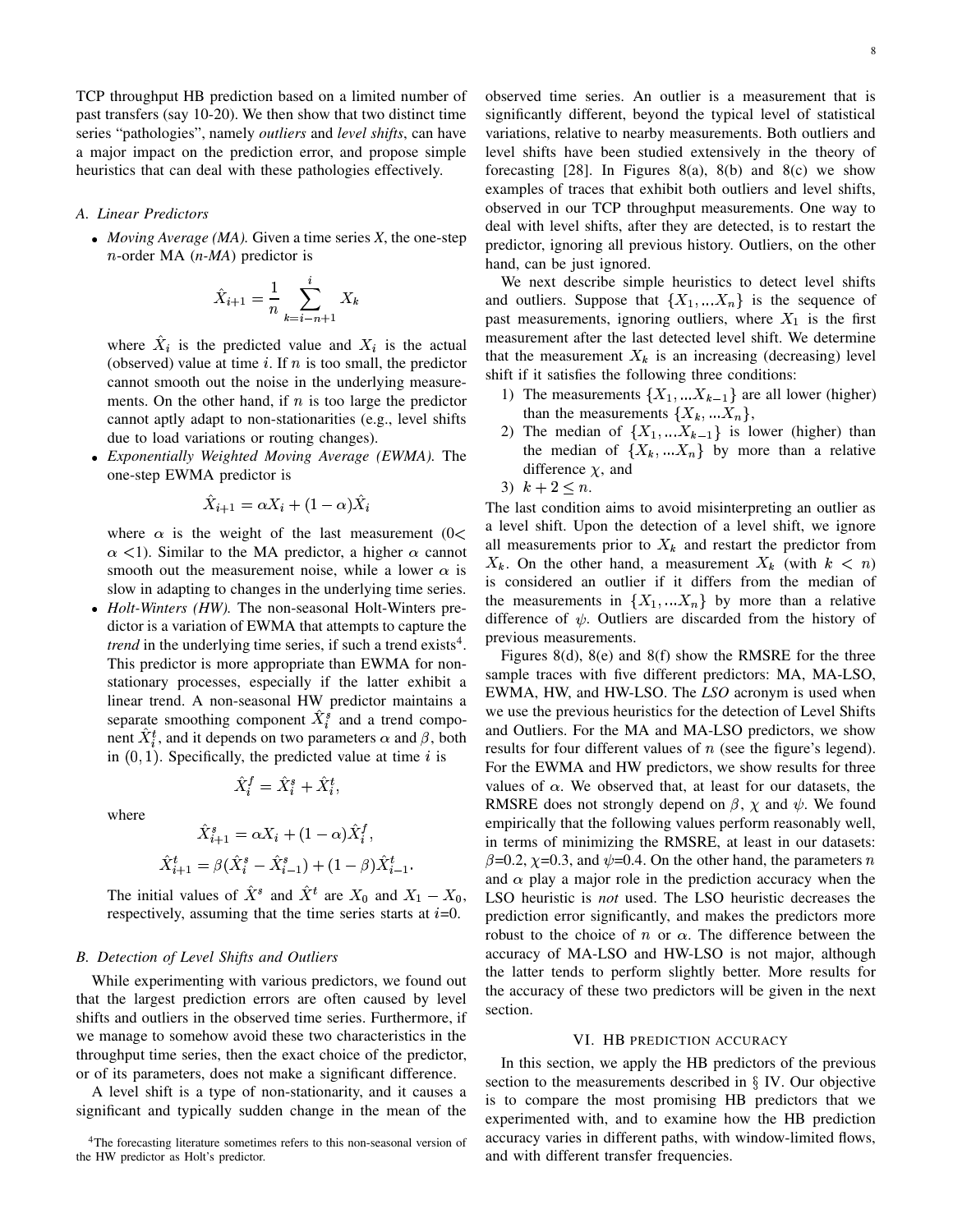

Fig. 8. Examples of TCP throughput traces and the prediction errors (RMSRE) with various predictors.

## *A. Results*

**Comparison of HB predictors:** Figures 9 and 10 summarize the prediction error (in terms of RMSRE) of several MA and HW predictors, respectively. The EWMA predictor performs similarly to HW. Without LSO, the n-MA predictors perform very similarly when  $n < 20$  (we do not show all of them), except the trivial case of  $n=1$  that performs slightly worse. With LSO, there is a significant reduction in the RMSRE of MA predictors. For HW predictors,  $\alpha$ =0.8 (0.8-HW) performs visibly better than  $\alpha$ =0.4. Further experimentation showed that  $\alpha$ =0.8 is close to the optimal for our dataset, and we use this value for HW predictor hereafter unless otherwise noted. HW predictor is also significantly improved with LSO. A comparison of MA-LSO (with  $n=10$ ) and HW-LSO shows that the accuracy of the latter is only slightly better. This is an indication that not many of our traces exhibit linear trends.

**Comparison of FB and HB predictors:** Even though these two classes of predictors are complementary, in some cases it may be possible to use either FB or HB predictor. Comparing the RMSRE of the FB predictor (see Figure 6) with that of the HB predictors, we can see that the accuracy of the latter is dramatically better. Specifically, HB predictors give RMSRE less than 0.4 for about 90% of the traces. The same RMSRE percentile for the FB predictor is 20, while the median RMSRE is about 2. One may argue that this comparison is not fair for FB, since FB is applicable without any knowledge of previous TCP transfer throughput measurements. If it is possible to collect and use such historical data, however, this comparison shows that HB prediction should be preferred to FB prediction. **RMSRE vs. CoV of throughput measurements:** We are



Fig. 9. Exponential Weighted Moving Average prediction error.



Fig. 10. Holt-Winters prediction error.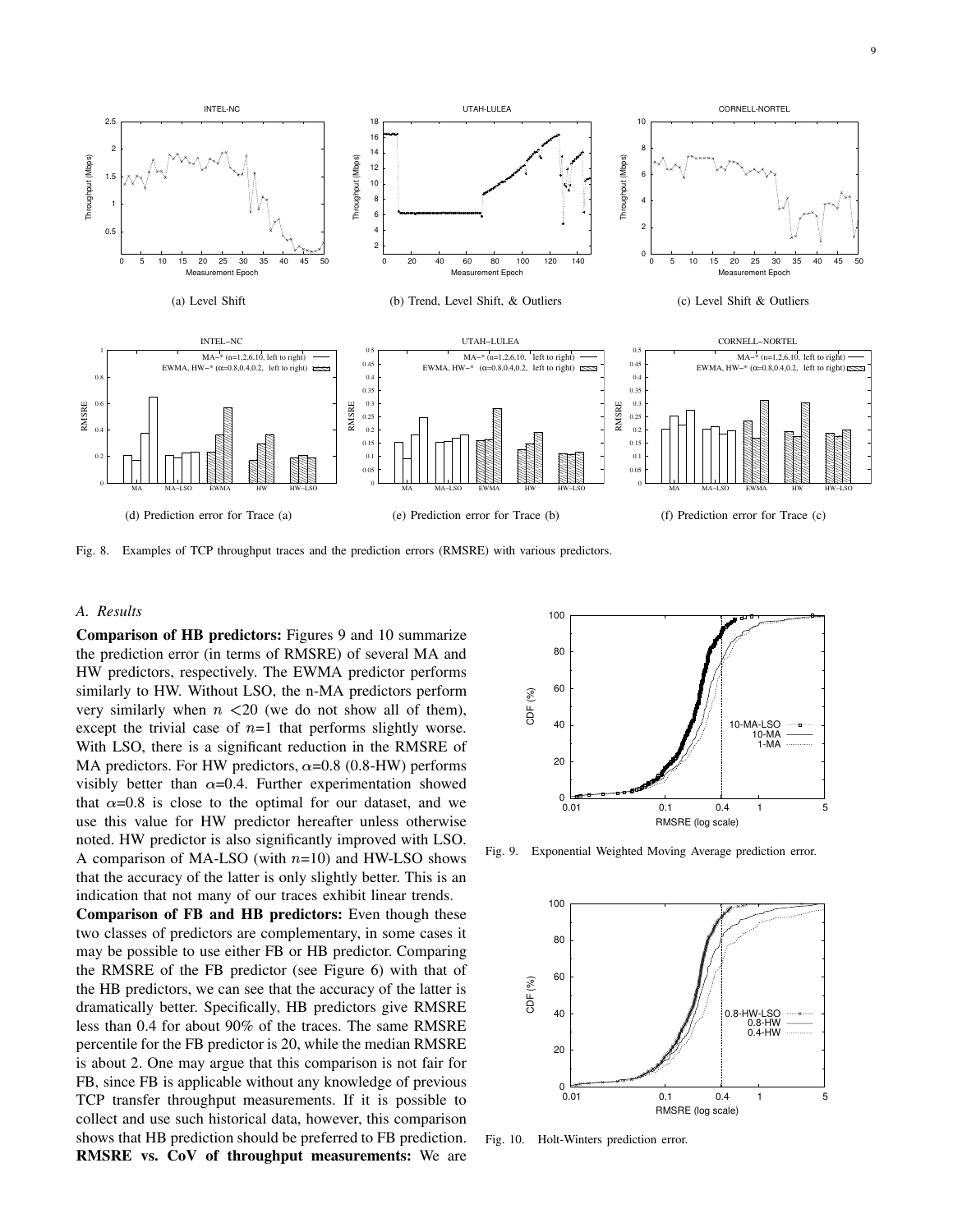interested in the relation between the prediction RMSRE for a given trace and the Coefficient of Variation (CoV) of the corresponding TCP throughput time series<sup>5</sup>. The reason for this comparison will become clear in the following section, where we use the CoV as an indication of the TCP throughput *predictability* in a path. To calculate the CoV of a trace, we isolate stationary periods based on the detected level shifts and exclude outliers. We then calculate the weighted average of the CoVs for different periods (with the weight of each period being the number of corresponding measurements). In the RMSRE calculations, we also exclude measurements that were identified as outliers. Figure 11 shows the correlation of the CoV and RMSRE for each collected trace, using the HW-LSO predictor. Note the strong correlation between the two metrics. The correlation coefficient between them is 0.91. We can thus assume, at least as a first-order approximation, that the RMSRE prediction error with HW-LSO is equal to the CoV of the corresponding time series, at least in the datasets we experimented with.



Fig. 11. Prediction error versus CoV.

**Variations in path predictability:** Figure 12 provides closeup views of the accuracy of several predictors in 12 sample paths. We classify these paths into four representative classes (described in the figure's caption), based on the average prediction error as well as the variation of the error across different traces in the same path. Each subfigure represents a specific path, with the X-axis numbers indicating different traces. For each trace, successive bars show the RMSRE with 1-MA, 10-MA, HW, and HW-LSO, from left to right. As previously noted, *the HW-LSO predictor is almost always the best in terms of RMSRE*. A more important observation from these graphs, however, is that *there are major differences in the prediction error between different paths*. Some paths have quite low RMSRE and they are fairly predictable, others have larger RMSRE but the RMSRE is quite stable (predictable errors), while others have either large RMSRE variations (unpredictable errors), or high RMSRE (unpredictable throughput). What causes different paths to behave so differently in terms of their TCP throughput predictability? We focus on this important question in the next section.

**Predictability of window-limited flows:** When the target

flow is window-limited, it would probably not be subject to the dynamic variations of the available bandwidth, and so we can expect higher predictability. Figure 13 compares the prediction error for window-limited flows  $(W=20KB)$ and for congestion-limited flows  $(W=1MB)$ , using the same traces as in Figure 7. Notice that *window-limited flows have a lower RMSRE, confirming the insight that the throughput is more predictable when the target flow does not attempt to saturate the path*. The RMSRE difference is not always major, however, especially when the RMSRE for congestionlimited flows is already low (around 0.1). These remaining errors are probably due to short-term load variations in the underlying path, or random packet losses that the target flow experiences, causing unavoidable variations in the resulting TCP throughput, independent of  $W$ .



Fig. 13. Prediction error for window-limited vs. congestion-limited flows.

**The effect of the target flow frequency:** All previous results are based on periodic TCP transfers, performed approximately every 3 minutes. We expect the prediction accuracy to depend on this "TCP transfer period". A time series with a larger period spans a wider history horizon, and so route changes or major load variations become more likely.



Fig. 14. Prediction error with different TCP transfer periods.

To see how the measurement period affects the prediction error, we down-sample the original traces at different frequencies. We then apply the HW-LSO predictor to the down-sampled traces, producing RMSRE of predictions for transfer periods of 6, 24, and 45 minutes. Figure 14 shows the

<sup>&</sup>lt;sup>5</sup>Recall that the CoV is the ratio of the standard deviation to the mean.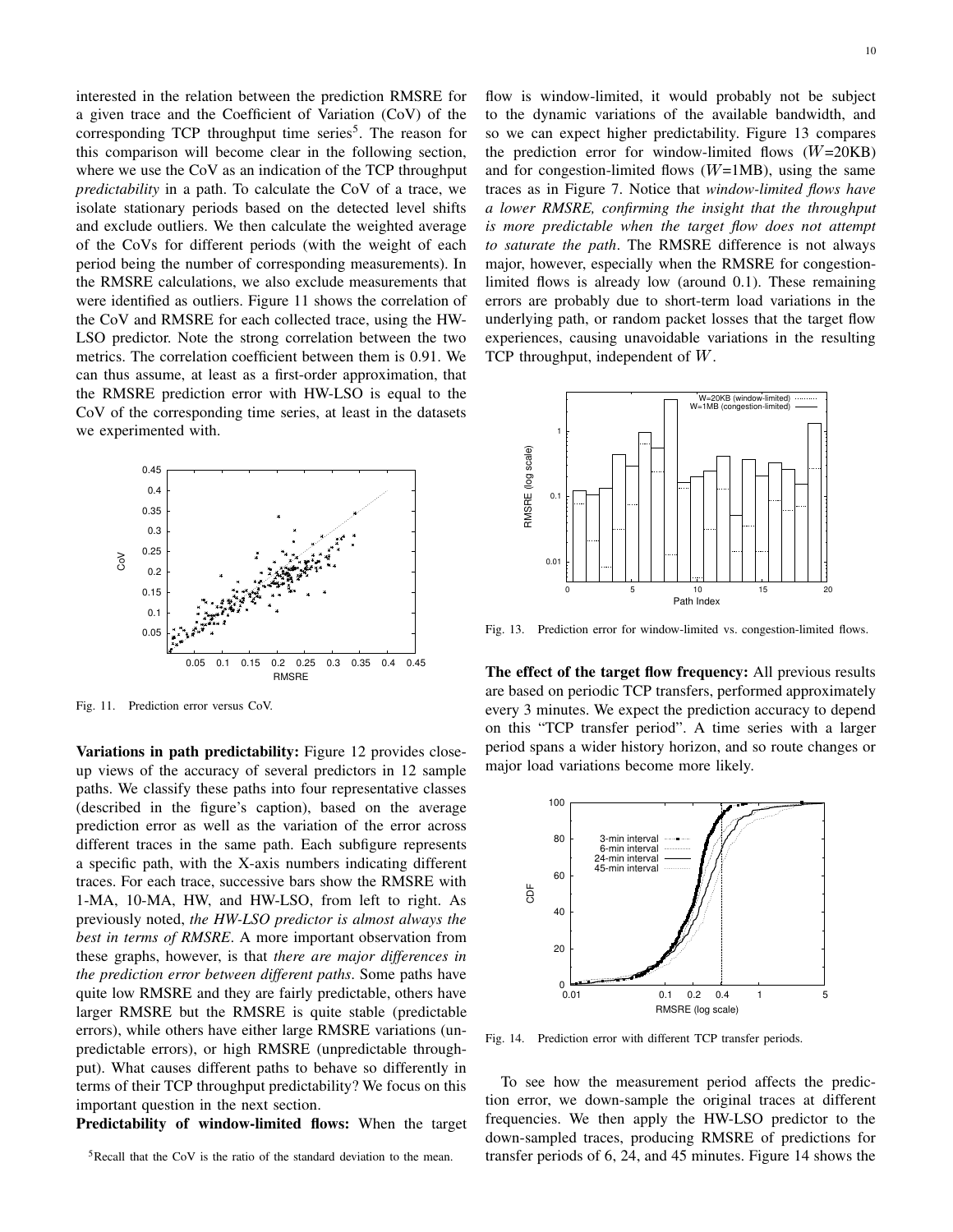

Fig. 12. A: Predictable paths (low RMSRE), B: Paths with small and predictable errors (stable RMSRE), C: Paths with small but unpredictable errors (varying RMSRE), D: Unpredictable paths (high RMSRE, notice the different Y-axis ranges).

results. As we would expect, *the prediction accuracy degrades as we increase the measurement period*. Fortunately, though, the prediction errors remain reasonable even with the largest measurement period. Specifically, with the 45-min period, 65% of the traces have an RMSRE below 0.4. At the 90-th percentile of the traces the RMSRE is less than 0.4 with the 3-min period, and less than 1.0 with the 45-min period. This is an encouraging result, as it implies that *HB prediction is fairly accurate even if it relies only on sporadic previous TCP transfers, every few minutes, on the given paths*. Of course we emphasize once more that this conclusion is based only on our dataset, and it is possible that other Internet paths behave differently.

## *B. Summary*

This section has evaluated the accuracy of HB prediction with respect to several factors, some of which have not been examined before. Specifically, we have shown that:

- 1) Even a limited history of sporadic previous TCP transfers is often sufficient to achieve a fairly good prediction accuracy.
- 2) Simple heuristics to detect outliers and level shifts can significantly reduce the number of large prediction errors.
- 3) If HB prediction is feasible, i.e., if there is a history of previous TCP transfers in the same path, then HB prediction is more accurate than FB prediction.
- 4) Different paths can exhibit distinct patterns of prediction accuracy. Consequently, even with the same prediction algorithm and available history, the resulting accuracy can be significantly different from path to path.
- 5) The predictability of an HB predictor is higher when the transfer is window-limited. Consequently, if predictability is more important than throughput maximization, then the TCP flow should have a limited advertised window such that it does not saturate the underlying path.

#### VII. TWO PREDICTABILITY FACTORS

The empirical results in the previous section raise the following question: *what makes TCP throughput much less predictable in some network paths than in others?* In this section, we focus on this question and identify two major factors that affect the accuracy of HB prediction in a path: load and the degree of multiplexing. Specifically, we rely on simple queueing models that provide a framework for reasoning about the relationship between TCP throughput predictability and the previous two factors.

First, we focus on the connection between the relative prediction error and the Coefficient of Variation (CoV) of a given time series. Consider a second-order stationary time series X with mean  $\mu_X$ , variance  $\sigma_X^2$ , and covariance  $\gamma_X(k)$ . According to the Yule-Walker forecasting model [23], an autoregressive one-step predictor based on the  $n$  most recent samples of *X* has the following prediction error variance:

$$
\text{Var}[e_n] = \text{Var}[X_{n+1} - \hat{X}_{n+1}] = \sigma_X^2 - \sum_{k=1}^n a_{X,n}(k)\gamma_X(k)
$$

where  $X_i$  and  $\hat{X}_i$  are the actual and predicted values of X, respectively, at time i, and  $\{a_{X,n}(i), i = 1, \ldots n\}$  are the prediction error. The corresponding relative prediction error, in autoregressive coefficients of *X* that minimize the mean square terms of the Normalized Root Mean Square Error (NRMSE) <sup>6</sup> is given by:

$$
\frac{\sqrt{\text{Var}[e_n]}}{\mu_X} = \frac{\sqrt{E[e_n^2]}}{\mu_X} = \sqrt{\text{Cov}_X^2 - \frac{\sum_{k=1}^n a_{X,n}(k)\gamma_X(k)}{\mu_X^2}},
$$
\n(7)

where  $\text{CoV}_X = \sigma_X / \mu_X$ . The key point here is that *the relative prediction error increases with the CoV of the underlying time series*. Also, if the time series has a weak correlation structure

<sup>&</sup>lt;sup>6</sup>Notice that although NRMSE is not exactly the same as RMSRE, they are reasonably close as long as  $\mu_x$  does not vary significantly, say spanning an order of magnitude, in a time series. This is true for most of the paths we measured.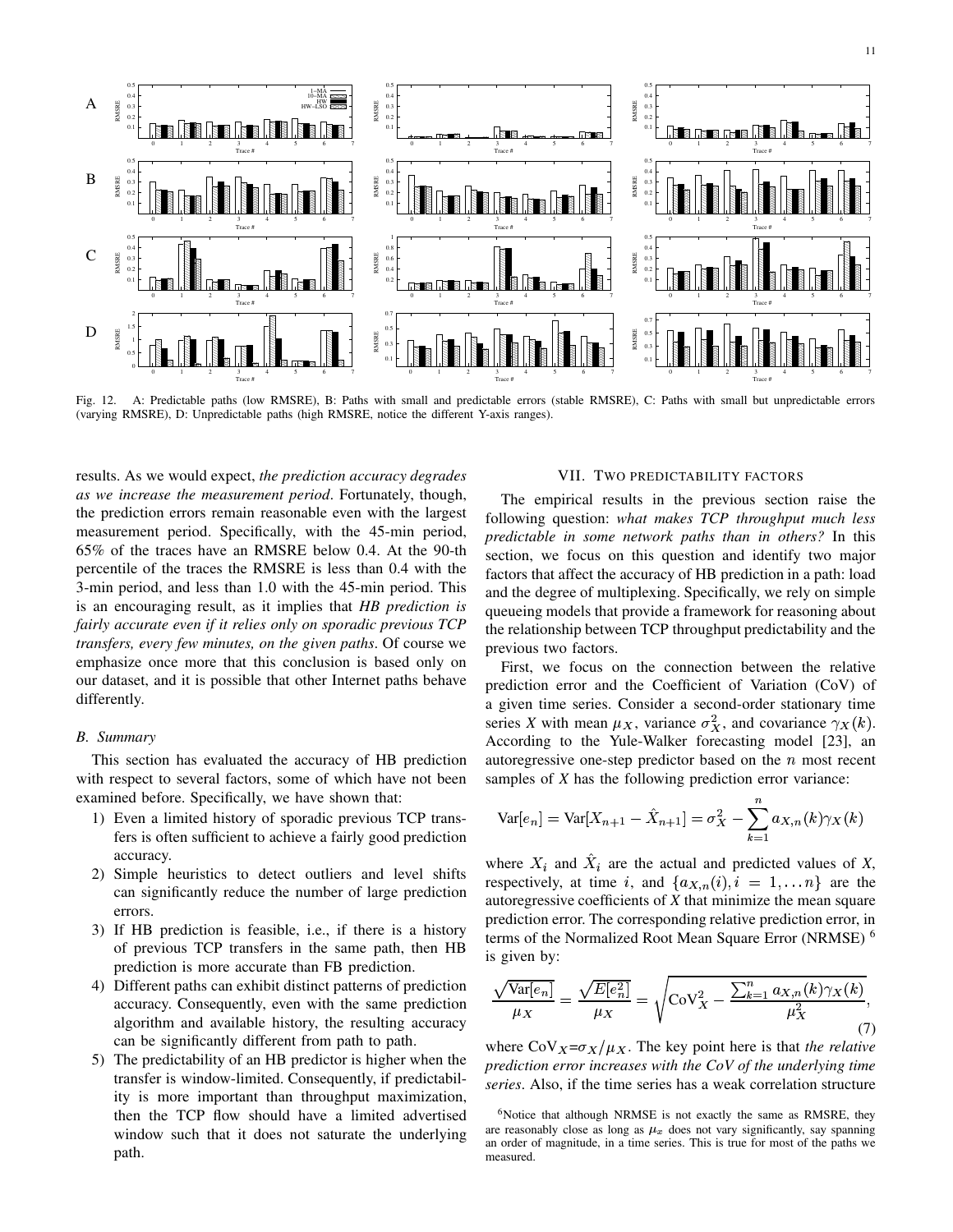then the relative prediction error is approximately equal to the time series CoV,

if 
$$
\gamma_X(k) \approx 0
$$
, then NRMSE =  $\frac{\sqrt{E[e_n^2]}}{\mu_X} \approx \text{CoV}_X$  (8)

Also recall the observation from Figure 11: the RMSRE with the HW-LSO predictor and the CoV of the corresponding time series are approximately equal. Consequently, in the following we are interested in the effects of load and degree of multiplexing on the CoV of the TCP throughput time series, rather than examining directly the effect of these factors on the RMSRE or on the NRMSE.

# *A. Effect of Load*

Consider a link of capacity  $C$ , modeling the bottleneck of a path. We next examine the effect of that link's load conditions through two different models: first, an Independent and Identically Distributed (IID) process for the aggregate traffic at a bufferless server, and second, a Poisson process of IID session arrivals at a Processor Sharing server.



Fig. 15. Gaussian process.



Fig. 16. Poisson process.

*1) IID arrival process at bufferless server:* Suppose that the  $arrying$  traffic rate at a given time scale  $T$  can be modeled as an IID process  $Y$ . Without loss of generality,  $T=1$  time unit. Let <sup>Z</sup> be the *observed* traffic rate at the output of the link at



Fig. 17. Processor Sharing model.

the same time scale. For a bufferless link, the observed rate process is given by

$$
Z = \begin{cases} Y & \text{if } Y < C \\ C & \text{if } Y \ge C \end{cases}
$$
 (9)

and so the probability distribution function of <sup>Z</sup> can be obtained from that of  $Y$ . The available bandwidth is given by  $A=C-Z$ , and its CoV is

$$
Cov(A) = \frac{\sqrt{\text{Var}[Z]}}{C - E[Z]}
$$

If we assume that the TCP throughput is, as a first-order approximation, equal to the available bandwidth, then the previous expression also gives the TCP throughput CoV.

We used Mathematica to derive  $CoV(A)$  for two offered load processes Y: a Gaussian process and a Poisson process. The resulting  $CoV(A)$ , as well as the std-deviation of A, are shown in Figures 15 and 16, respectively, as a function of the link utilization  $\rho = (C - A)/C$ . The key observation is that *the CoV of the available bandwidth increases with the link utilization*. If the TCP throughput follows the variations of the available bandwidth, then based on (8) we should expect *a higher relative prediction error under heavier load conditions*.

As an interesting side-note, note that the standard deviation reaches a maximum as  $\rho$  increases, and then it drops. The reason for that drop is that, in heavy-load conditions, the link is almost always utilized and so there is little *absolute* variation in the available bandwidth. This point has been studied in more depth by Tian et al. in [33]. In relative terms, however, the variability of A increases monotonically with  $\rho$ , as shown by the CoV curve.

*2) Processor Sharing model with Poisson session arrivals:* The previous model does not capture what happens at a congested link, in which the available bandwidth is zero. In this paragraph, we model the traffic as a stream of IID sessions arriving at a link, based on a Poisson process with average rate  $\lambda$ . The mean size of the sessions is  $\theta$ . The normalized offered load is  $\rho = (\lambda \theta)/C$ . Furthermore, we model the link as a Processor Sharing server, meaning that if there are  $N$  sessions in the link then their instantaneous service rate is  $r(N)=C/N$ . Since the available bandwidth is zero when the link is not idle, this a more appropriate model for a congested link [13]. An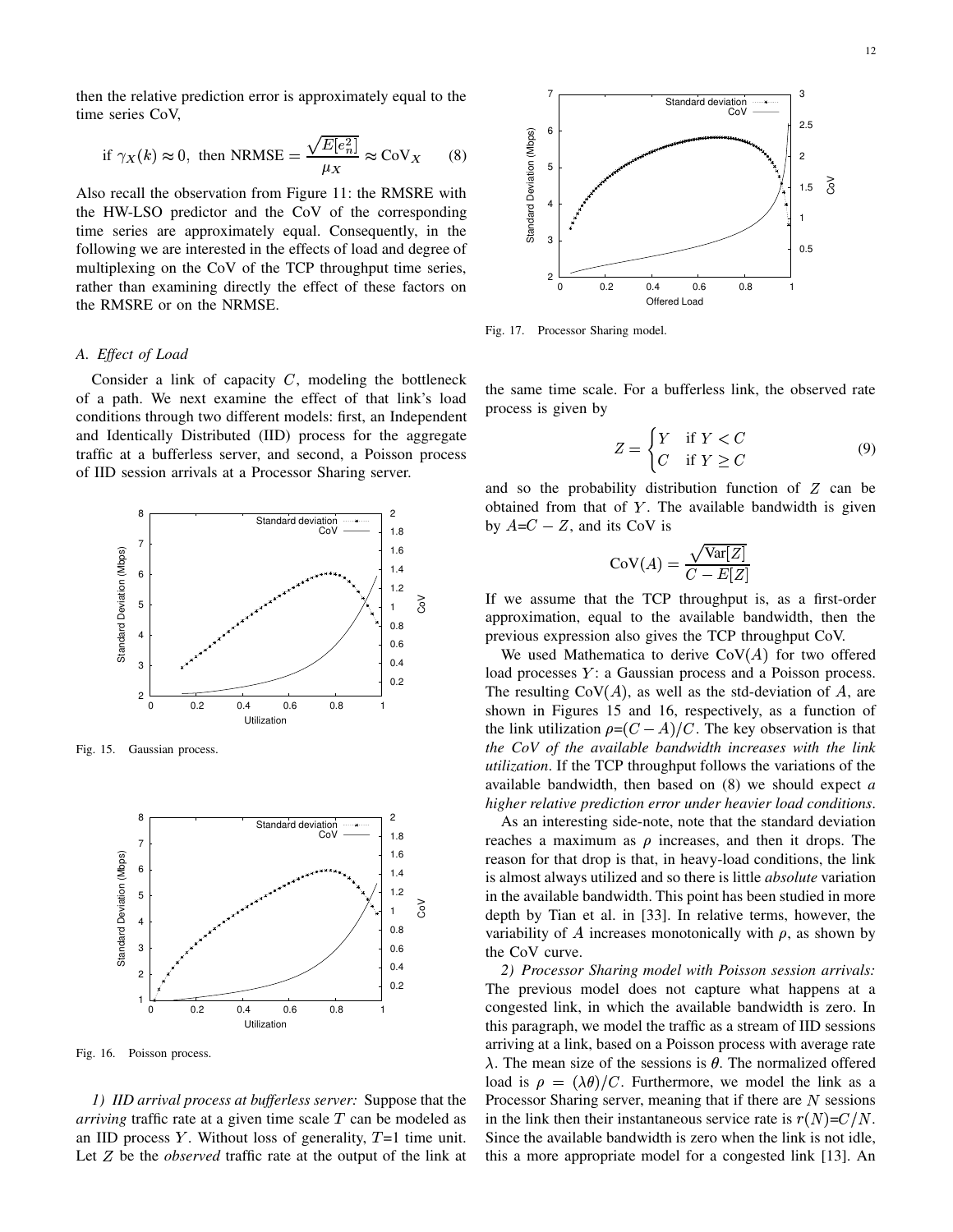The probability distribution for the number of active flows  $N$  in the above Processor Sharing model is given by

$$
\pi(N) = \rho^N(1-\rho)
$$

We again use Mathematica to derive the CoV of the target flow's throughput  $r(N)$ :

$$
Cov[r(N)] = \frac{(1-\rho)\log(1-\rho)^2 + \rho \cdot L(2,\rho)}{(\rho-1)\log(1-\rho)^2}
$$

where  $L(n,x) = \sum_{k=1}^{\infty} \frac{x^k}{k^n}$ . Figure 17 shows the standard deviation and CoV of  $r(N)$  as a function of the offered load  $\rho$ . The main observation is the same as in the IID traffic model: *the CoV of a flow's throughput increases with the offered load* ]*, implying that we should expect a higher relative prediction error under heavier load conditions*.

# *B. Effect of Degree of Multiplexing*

The conventional wisdom is that network traffic is "smoother" in links with a higher degree of multiplexing, i.e., with a larger number of simultaneously active flows. Using a simple queuing model, we aim to better understand this insight, and the conditions under which it is valid.

Consider again a model of Poisson session arrivals. Instead of the Processor Sharing model (which leaves no available bandwidth), suppose that sessions are rate limited, and for simplicity, the rate for each session is constant and equal to  $r$ . The number of sessions  $N$  on the link follows a Poisson distribution with mean and variance  $E[N] = Var[N]$  models that on  $= (\lambda \theta)/r$  [13].

The utilized link capacity at any point in time is  $Y=Nr$ , with mean  $E[Y] = rE[N] = \lambda \theta = \rho C$ , and variance  $Var[Y] =$  $r^2$ Var[N]. So, the CoV of the available bandwidth is

$$
Cov[A] = Cov[C - Y] = \frac{1}{\sqrt{E[N]}} \frac{\rho C}{C(1 - \rho)}
$$
(10)

Suppose that we keep the utilization  $\rho$  constant, but decrease the session service rate  $r$  so that the average number of sessions  $E[N]$  increases. Equation (10) shows that the CoV of A decreases with the square root of  $E[N]$ . This confirms that *we should expect a lower relative prediction error as the number of competing flows on the link increases, but only when the utilization remains constant*.

# *C. Summary*

This section used some simple queueing models to confirm the following insights:

- the relative prediction error increases with the CoV of the underlying time series,
- the CoV of the available bandwidth process in a noncongested link, or the CoV of a flow's throughput in a congested link, increases with the offered load on that link,

 the CoV of the available bandwidth process decreases with the number of competing flows on the link, if the utilization remains constant.

Obviously, our models are based on quite restrictive assumptions and they do not consider the many idiosyncrasies of TCP. In particular, the previous analysis assumed that the TCP throughput follows the variability of the available bandwidth at the bottleneck link of its path. This assumption is obviously not true in short time scales (less than a few RTTs), and so the previous insights may not be true for short TCP flows. We note that we have also validated the previous conclusions in the case of long TCP transfers with simulations of both TCP and non-TCP cross traffic.

## VIII. CONCLUSIONS

This paper investigated two classes of throughput predictors for large TCP transfers. FB prediction is an attractive option, given that it does not require intrusive measurements or any history of prior TCP transfers. We demonstrated however that it can be inaccurate, especially when the transfer attempts to saturate the path, and we explained the reasons for these errors. HB prediction, on the other hand, is quite accurate but it is feasible only when there is a history of previous TCP transfers in the same path. Although the accuracy of HB prediction does not depend so much on the actual predictor, it does depend on the transfer's maximum congestion window size and on the underlying path. We explained the path dependency based on two factors: the load and the degree of multiplexing on the bottleneck link of the path.

 $\frac{1}{1}$  history. Another direction would be to develop TCP throughput In future work, it would be interesting to examine hybrid predictors, which rely on TCP models as well as on recent models that are specifically designed for prediction, and that take as inputs various estimates of the path load, buffering, and cross traffic nature. In terms of HB prediction, more complex predictors (such as ARIMA models) can be also evaluated, even though our measurements indicate that the prediction error is already quite low, probably for any practical purposes, in most paths.

#### **REFERENCES**

- [1] Resilient Overlay Network (RON). http://nms.lcs.mit.edu/ron/, February 2005.
- [2] A. Akella, B. Maggs, S. Seshan, A. Shaikh, and R. Sitaraman. A Measurement-Based Analysis of Multihoming. In *Proceedings of ACM SIGCOMM*, 2003.
- [3] A. Akella, J. Pang, A. Shaikh, B. Maggs, and S. Seshan. A Comparison of Overlay Routing and Multihoming Route Control. In *Proceedings of ACM SIGCOMM*, 2004.
- [4] D. Andersen, H. Balakrishnan, F. Kaashoek, and R. Morris. Resilient Overlay Networks. In *Proceedings of ACM Symposium on Operating Systems Principles*, October 2001.
- [5] D. G. Andersen, A. C. Snoeren, and H. Balakrishnan. Best-Path vs. Multi-Path Overlay Routing. In *Proceedings Internet Measurement Conference (IMC)*, pages 91–100, 2003.
- [6] F. Baccelli and K. B. Kim. TCP Throughput Analysis under Transmission Error and Congestion Losses. In *Proceedings of IEEE INFOCOM*, 2004.
- [7] G. E. P. Box, G. M. Jenkins, and G. C. Reinsel. *Time Series Analysis: Forecasting and Control (3rd edition)*. Prentice-Hall, 1994.
- [8] N. Cardwell, S.Savage, and T.Anderson. Modeling TCP Latency. In *Proceedings of IEEE INFOCOM*, March 2000.